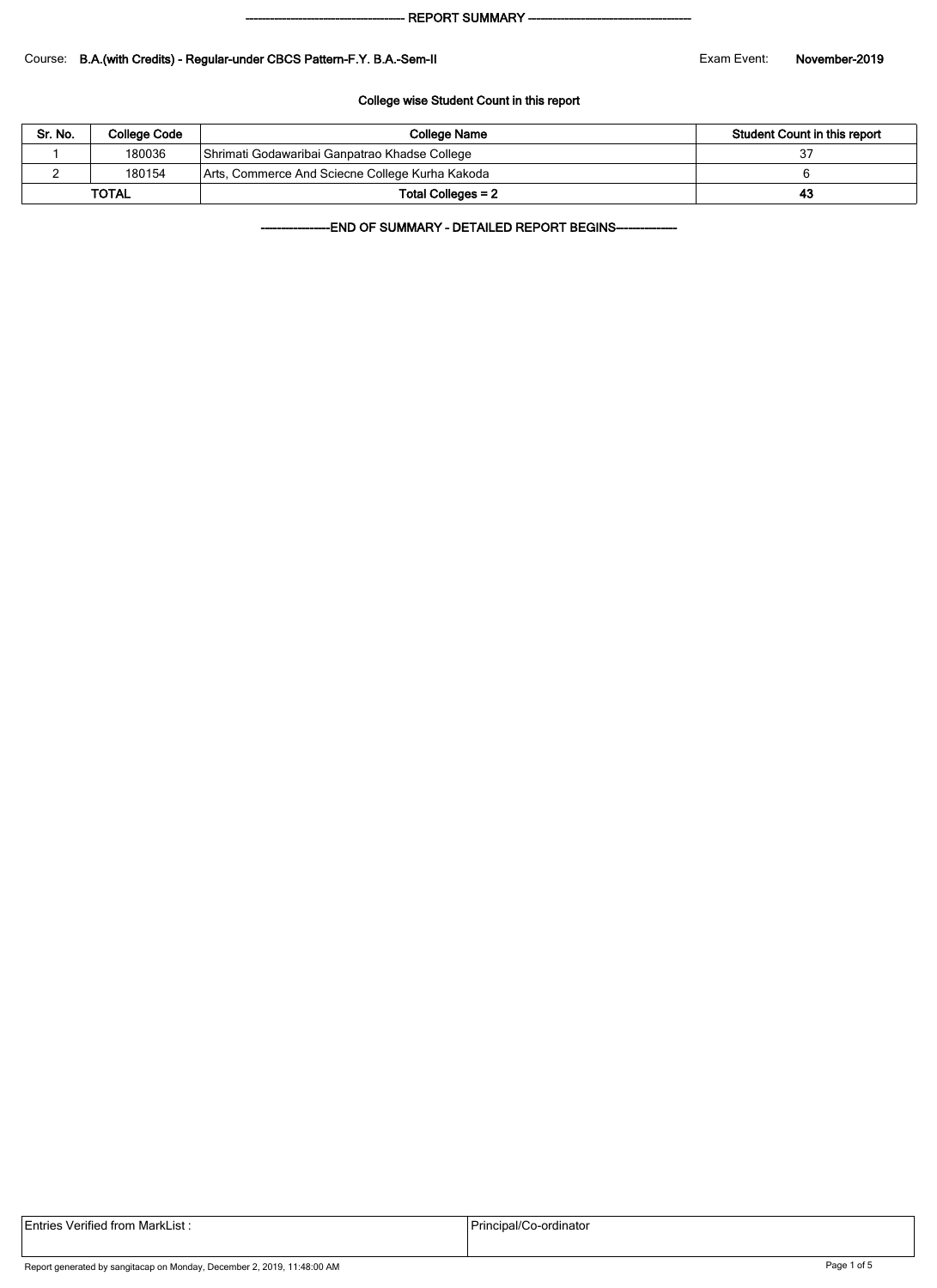

Exam Event :November-2019 **Exam Event :November-2019** User Name :sangitacap

Course :B.A.(with Credits) - Regular-under CBCS Pattern-F.Y. B.A.-Sem-II

ADEC: Muktainagar Taluka Education Society's Smt. Godawaribai Ganpatrao Khadse Science and Arts College

## Performance Ledger

| Code           | <b>Paper Name</b>                                             | ΑM            | <b>UA</b> | CA                       | Code   | <b>Paper Name</b>                                             | ΑM            | <b>UA</b> | CA             |  |
|----------------|---------------------------------------------------------------|---------------|-----------|--------------------------|--------|---------------------------------------------------------------|---------------|-----------|----------------|--|
| 1              | 2018015400131875                                              |               | 117780    |                          | 180036 | RANE PANKAJ EKNATH                                            |               |           |                |  |
| 820121         | CENG-201 Compulsory English                                   | Theory        | AB        | 16                       | 820221 | MAR-G-121-a) Vishishtha Vangmay<br>Prakaracha Abhyas-Kavita   | Theory        | AB        | 8              |  |
| 820521         | HIN-G-121-a) Hindi Kavita                                     | Theory        | AB        | 16                       | 821121 | POL-G-201-a) Indian Government                                | Theory        | AВ        | 18             |  |
| 821221         | HIS-G-201-a) History of India (1857-<br>1950)                 | Theory        | AB        | 16                       | 821721 | PSY-201 Introduction to Social<br>Psychology                  | Theory        | AВ        | 16             |  |
| 85555          | <b>Environmental Studies</b>                                  | Field<br>Work | <b>NA</b> | 16                       | 85555  | <b>Environmental Studies</b>                                  | Theory        | AB        | <b>NA</b>      |  |
| $\overline{2}$ | 2018015400054494                                              | 117781        |           | 180036                   |        | SONAR PRAKASH GAJANAN                                         |               |           |                |  |
| 820121         | CENG-201 Compulsory English                                   | Theory        | 24        | $\ddotsc$                | 821021 | ECO-G-201-a) Principles of Micro<br>Economics-II              | Theory        | AB        | $\overline{a}$ |  |
| 821221         | HIS-G-201-a) History of India (1857-<br>1950)                 | Theory        | AB        | $\overline{\phantom{a}}$ | 821521 | GG-201 Physical Geography -II<br>(Atmosphere and Hydrosphere) | Theory        | AB        | $\overline{a}$ |  |
| 821721         | PSY-201 Introduction to Social<br>Psychology                  | Theory        | 24        | $\overline{\phantom{a}}$ | 85555  | <b>Environmental Studies</b>                                  | Field<br>Work | <b>NA</b> |                |  |
| 85555          | <b>Environmental Studies</b>                                  | Theory        | AB        | <b>NA</b>                |        |                                                               |               |           |                |  |
| 3              | 2017015400174846                                              |               | 117782    |                          | 180036 | SONAWANE SACHIN SOPAN                                         |               |           |                |  |
| 820121         | CENG-201 Compulsory English                                   | Theory        | 24        | $\sim$                   | 820221 | MAR-G-121-a) Vishishtha Vangmay<br>Prakaracha Abhyas-Kavita   | Theory        | 33        | $\overline{a}$ |  |
| 820521         | HIN-G-121-a) Hindi Kavita                                     | Theory        | 42        | $\overline{\phantom{a}}$ | 821021 | ECO-G-201-a) Principles of Micro<br>Economics-II              | Theory        | 48        | $-$            |  |
| 821121         | POL-G-201-a) Indian Government                                | Theory        | 39        | $\overline{\phantom{a}}$ | 821521 | GG-201 Physical Geography -II<br>(Atmosphere and Hydrosphere) | Theory        | 24        | $\overline{a}$ |  |
| 85555          | <b>Environmental Studies</b>                                  | Field<br>Work | <b>NA</b> | $\overline{\phantom{a}}$ | 85555  | <b>Environmental Studies</b>                                  | Theory        | AB        | <b>NA</b>      |  |
| 4              | 2018015400054045                                              | 126216        |           | 180036                   |        | PATIL SHUBHAM GOVINDA                                         |               |           |                |  |
| 85555          | <b>Environmental Studies</b>                                  | Field<br>Work | NA.       | $\mathbf{u}$             | 85555  | <b>Environmental Studies</b>                                  | Theory        | 36        | <b>NA</b>      |  |
| 5              | 2018015400055072                                              |               | 126217    |                          | 180036 | <b>GUJARATHI MANOJ NARESH</b>                                 |               |           |                |  |
| 820121         | CENG-201 Compulsory English                                   | Theory        | 27        | $\overline{\phantom{a}}$ |        |                                                               |               |           |                |  |
| 6              | 2018015400053846                                              |               | 126220    |                          | 180036 | <b>GHULE NILIMA PUNJAJI</b>                                   |               |           |                |  |
| 820121         | CENG-201 Compulsory English                                   | Theory        | AB        | $\sim$                   |        |                                                               |               |           |                |  |
| $\overline{7}$ | 2018015400054246                                              | 126221        |           |                          | 180036 | PAWRA NILESH ANARSINGH                                        |               |           |                |  |
| 821521         | GG-201 Physical Geography -II<br>(Atmosphere and Hydrosphere) | Theory        | 24        | $\sim$ $\sim$            |        |                                                               |               |           |                |  |
| 8              | 2018015400053692                                              |               | 126226    |                          | 180036 | KOLI VITTHAL JAGANNATH                                        |               |           |                |  |
| 820121         | CENG-201 Compulsory English                                   | Theory        | 6         | ц,                       |        |                                                               |               |           |                |  |
| 9              | 2018015400053943                                              |               | 126228    |                          | 180036 | TAYADE PUNAM SAMADHAN                                         |               |           |                |  |
| 85555          | <b>Environmental Studies</b>                                  | Field<br>Work | <b>NA</b> | $\overline{\phantom{a}}$ | 85555  | <b>Environmental Studies</b>                                  | Theory        | 31        | NA             |  |
| 10             | 2018015400042566                                              |               | 126232    |                          | 180036 | <b>BHOI DIPALI PUNDLIK</b>                                    |               |           |                |  |
| 820121         | CENG-201 Compulsory English                                   | Theory        | AB        | $\overline{\phantom{a}}$ |        |                                                               |               |           |                |  |
| 11             | 2017015400466823                                              |               | 126235    | 180036                   |        | VASANKAR RAHUL PUNDLIK                                        |               |           |                |  |
| 85555          | <b>Environmental Studies</b>                                  | Field<br>Work | NA        | $\overline{\phantom{a}}$ | 85555  | <b>Environmental Studies</b>                                  | Theory        | 25        | <b>NA</b>      |  |

Entries Verified from MarkList : <br>
Principal/Co-ordinator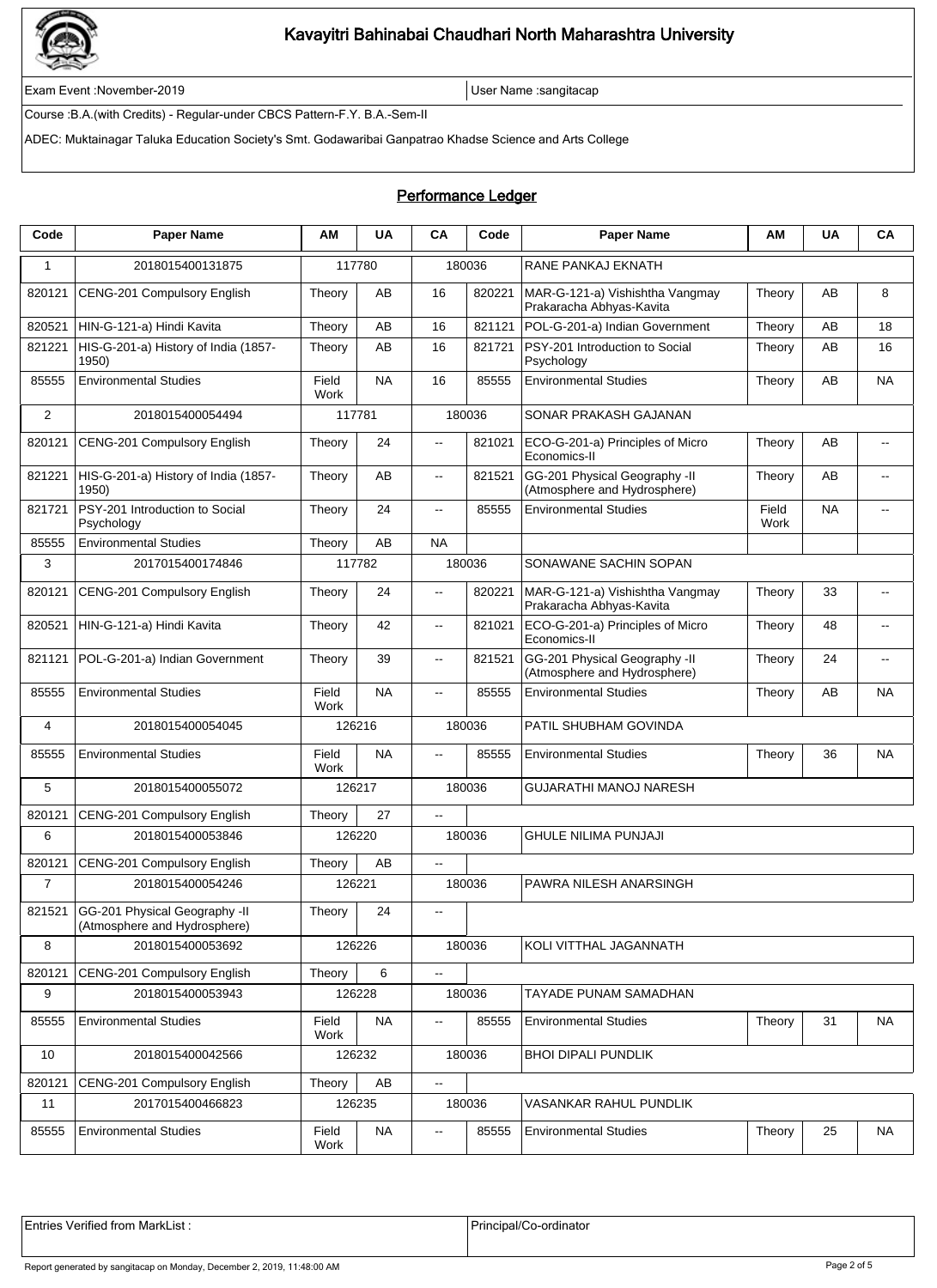

Exam Event :November-2019 **Exam Event :November-2019** User Name :sangitacap

Course :B.A.(with Credits) - Regular-under CBCS Pattern-F.Y. B.A.-Sem-II

ADEC: Muktainagar Taluka Education Society's Smt. Godawaribai Ganpatrao Khadse Science and Arts College

## Performance Ledger

| Code   | <b>Paper Name</b>                                             | AМ            | <b>UA</b>                | CA                       | Code   | <b>Paper Name</b>                                           | AМ            | UA                       | <b>CA</b> |  |
|--------|---------------------------------------------------------------|---------------|--------------------------|--------------------------|--------|-------------------------------------------------------------|---------------|--------------------------|-----------|--|
| 12     | 2018015400054575                                              |               | 126239                   |                          | 180036 | JADHAV SACHIN ASHOK                                         |               |                          |           |  |
| 85555  | <b>Environmental Studies</b>                                  | Field<br>Work | <b>NA</b>                | 17                       | 85555  | <b>Environmental Studies</b>                                | Theory        | $\overline{\phantom{a}}$ | <b>NA</b> |  |
| 13     | 2018015400053684                                              | 126240        |                          | 180036                   |        | NIKAM RAJRATNA MANIKRAO                                     |               |                          |           |  |
| 85555  | <b>Environmental Studies</b>                                  | Field<br>Work | NA                       | 16                       | 85555  | <b>Environmental Studies</b>                                | Theory        | AВ                       | <b>NA</b> |  |
| 14     | 2018015400054695                                              | 126242        |                          |                          | 180036 | PATIL MAYUR DILIP                                           |               |                          |           |  |
| 820121 | CENG-201 Compulsory English                                   | Theory        | $\sim$                   | 17                       | 820221 | MAR-G-121-a) Vishishtha Vangmay<br>Prakaracha Abhyas-Kavita | Theory        | $\overline{\phantom{a}}$ | 8         |  |
| 820521 | HIN-G-121-a) Hindi Kavita                                     | Theory        | $\overline{\phantom{a}}$ | 17                       | 821021 | ECO-G-201-a) Principles of Micro<br>Economics-II            | Theory        | $\overline{\phantom{a}}$ | 16        |  |
| 85555  | <b>Environmental Studies</b>                                  | Field<br>Work | <b>NA</b>                | 16                       | 85555  | <b>Environmental Studies</b>                                | Theory        | $\overline{a}$           | <b>NA</b> |  |
| 15     | 2018015400053831                                              |               | 126243                   |                          | 180036 | PATIL PANKAJ ANIL                                           |               |                          |           |  |
| 85555  | <b>Environmental Studies</b>                                  | Field<br>Work | <b>NA</b>                | 17                       | 85555  | <b>Environmental Studies</b>                                | Theory        | $\overline{\phantom{a}}$ | <b>NA</b> |  |
| 16     | 2017015400178875                                              |               | 126246                   |                          | 180036 | <b>WARKADE MAHADEO NINA</b>                                 |               |                          |           |  |
| 85555  | <b>Environmental Studies</b>                                  | Field<br>Work | <b>NA</b>                | $\overline{\phantom{a}}$ | 85555  | <b>Environmental Studies</b>                                | Theory        | 25                       | <b>NA</b> |  |
| 17     | 2018015400053572                                              |               | 126256                   |                          | 180036 | TAYADE SANDESH DEVIDAS                                      |               |                          |           |  |
| 821021 | ECO-G-201-a) Principles of Micro<br>Economics-II              | Theory        | 30                       | --                       | 85555  | <b>Environmental Studies</b>                                | Field<br>Work | NA                       | --        |  |
| 85555  | <b>Environmental Studies</b>                                  | Theory        | 26                       | <b>NA</b>                |        |                                                             |               |                          |           |  |
| 18     | 2018015400042582                                              |               | 126259                   |                          | 180036 | <b>BAWASKAR MUKTA SADASHIV</b>                              |               |                          |           |  |
| 820121 | CENG-201 Compulsory English                                   | Theory        | AB                       | Ξ.                       |        |                                                             |               |                          |           |  |
| 19     | 2018015400054714                                              |               | 126265                   |                          | 180036 | <b>GAVALE AKSHADA RAMCHANDRA</b>                            |               |                          |           |  |
| 821221 | HIS-G-201-a) History of India (1857-<br>1950)                 | Theory        | AB                       | $\overline{\phantom{a}}$ |        |                                                             |               |                          |           |  |
| 20     | 2018015400053556                                              |               | 126266                   |                          | 180036 | KOLI SACHIN DINKAR                                          |               |                          |           |  |
| 85555  | <b>Environmental Studies</b>                                  | Field<br>Work | <b>NA</b>                | μ.                       | 85555  | <b>Environmental Studies</b>                                | Theory        | 26                       | <b>NA</b> |  |
| 21     | 2018015400053622                                              |               | 126267                   |                          | 180036 | PATIL SHRADHA NANA                                          |               |                          |           |  |
| 821221 | HIS-G-201-a) History of India (1857-<br>1950)                 | Theory        | AB                       | $- -$                    |        |                                                             |               |                          |           |  |
| 22     | 2018015400054962                                              | 126269        |                          | 180036                   |        | YEUTKAR DIVYA SHANKAR                                       |               |                          |           |  |
| 820121 | CENG-201 Compulsory English                                   | Theory        | AB                       | ц,                       | 820521 | HIN-G-121-a) Hindi Kavita                                   | Theory        | AB                       | --        |  |
| 821521 | GG-201 Physical Geography -II<br>(Atmosphere and Hydrosphere) | Theory        | AВ                       | ц,                       |        |                                                             |               |                          |           |  |
| 23     | 2018015400054181                                              |               | 126273                   | 180036                   |        | KHIRODKAR AVINASH BHAGWAT                                   |               |                          |           |  |
| 820121 | CENG-201 Compulsory English                                   | Theory        | 24                       | --                       | 85555  | <b>Environmental Studies</b>                                | Field<br>Work | NA                       | 16        |  |
| 85555  | <b>Environmental Studies</b>                                  | Theory        | $\overline{\phantom{a}}$ | <b>NA</b>                |        |                                                             |               |                          |           |  |
| 24     | 2018015400054207                                              |               | 126274                   |                          | 180036 | KHIROLKAR ASHWINI BHAGAWAT                                  |               |                          |           |  |
| 85555  | <b>Environmental Studies</b>                                  | Field<br>Work | <b>NA</b>                | 17                       | 85555  | <b>Environmental Studies</b>                                | Theory        | $\overline{\phantom{a}}$ | <b>NA</b> |  |

Entries Verified from MarkList : <br>
Principal/Co-ordinator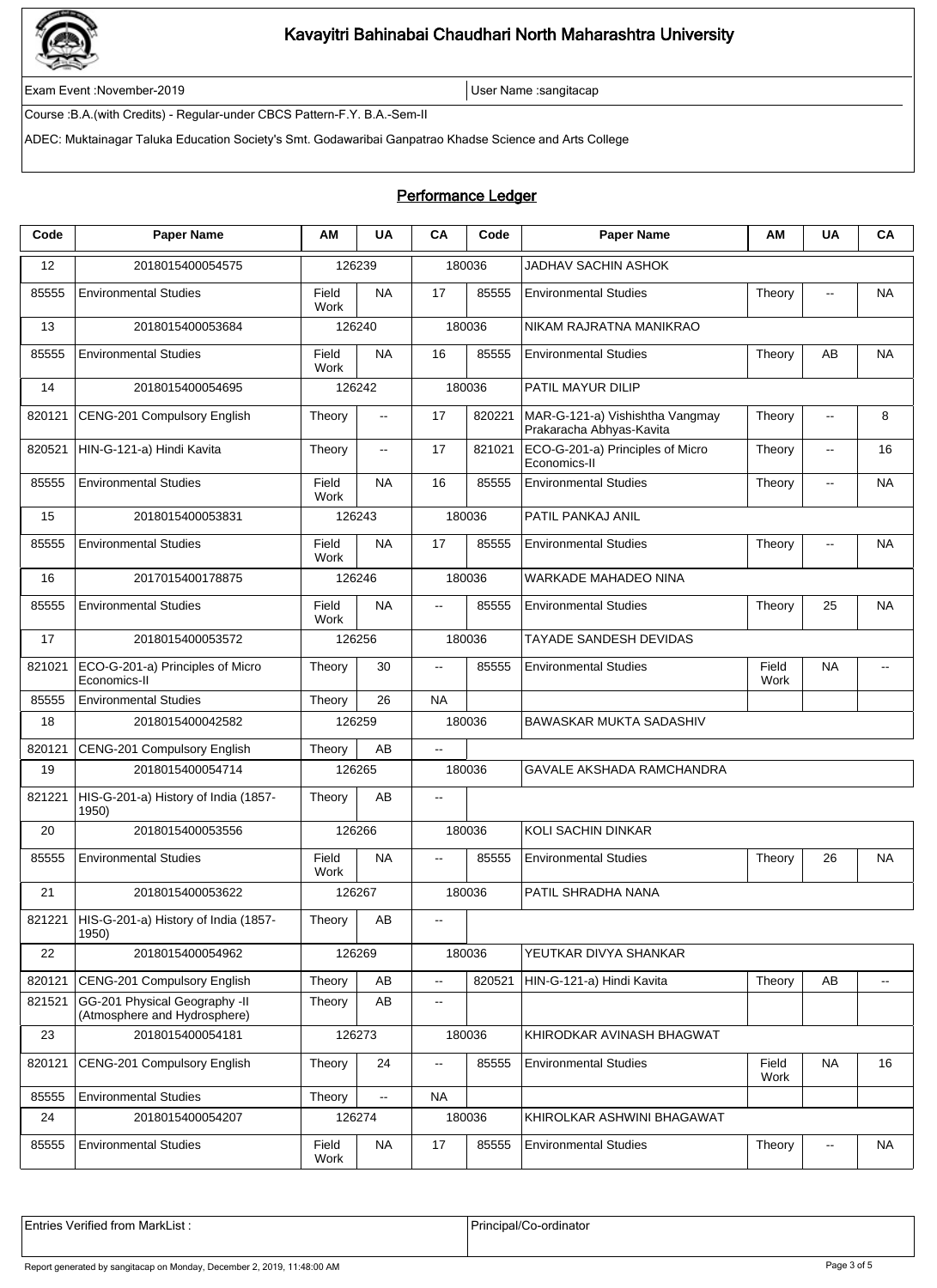

Exam Event :November-2019 **Exam Event :November-2019** User Name :sangitacap

Course :B.A.(with Credits) - Regular-under CBCS Pattern-F.Y. B.A.-Sem-II

ADEC: Muktainagar Taluka Education Society's Smt. Godawaribai Ganpatrao Khadse Science and Arts College

## Performance Ledger

| Code   | <b>Paper Name</b>                             | ΑM            | <b>UA</b>                | CA                       | Code   | <b>Paper Name</b>            | ΑM            | <b>UA</b>                   | CA        |  |
|--------|-----------------------------------------------|---------------|--------------------------|--------------------------|--------|------------------------------|---------------|-----------------------------|-----------|--|
| 25     | 2018015400053436                              | 126275        |                          | 180036                   |        | PATIL SHUBHAM VISHNU         |               |                             |           |  |
| 85555  | <b>Environmental Studies</b>                  | Field<br>Work | <b>NA</b>                | $\overline{\phantom{a}}$ | 85555  | <b>Environmental Studies</b> | Theory        | 27                          | <b>NA</b> |  |
| 26     | 2018015400054784                              | 126284        |                          | 180036                   |        | RATHOD KISHOR HEMRAJ         |               |                             |           |  |
| 820121 | CENG-201 Compulsory English                   | 24<br>Theory  |                          | $\ddotsc$                |        |                              |               |                             |           |  |
| 27     | 2018015400054896                              | 126287        |                          | 180036                   |        | KOLI RAHUL DEVIDAS           |               |                             |           |  |
| 85555  | <b>Environmental Studies</b>                  | Field<br>Work | <b>NA</b>                | 16                       | 85555  | <b>Environmental Studies</b> | Theory        | $\mathcal{L}_{\mathcal{F}}$ | <b>NA</b> |  |
| 28     | 2018015400053935                              | 126289        |                          | 180036                   |        | MATINKHAN MANSURKHAN         |               |                             |           |  |
| 820521 | HIN-G-121-a) Hindi Kavita                     | Theory        | $\Box$                   | 30                       |        |                              |               |                             |           |  |
| 29     | 2018015400053854                              |               | 126292                   | 180036                   |        | <b>GOPAL BABLU ZAMSING</b>   |               |                             |           |  |
| 820121 | CENG-201 Compulsory English                   | Theory        | 24                       | 16                       | 820521 | HIN-G-121-a) Hindi Kavita    | Theory        | $\overline{\phantom{a}}$    | 16        |  |
| 30     | 2018015400053606                              |               | 126306                   |                          | 180036 | TALEKAR SHUBHAM GAJANAN      |               |                             |           |  |
| 821221 | HIS-G-201-a) History of India (1857-<br>1950) | Theory        | 36                       | $\overline{a}$           | 85555  | <b>Environmental Studies</b> | Field<br>Work | <b>NA</b>                   |           |  |
| 85555  | <b>Environmental Studies</b>                  | Theory        | AB                       | <b>NA</b>                |        |                              |               |                             |           |  |
| 31     | 2018015400054343                              | 126310        |                          | 180036                   |        | PATIL KRUSHNA KASHINATH      |               |                             |           |  |
| 820121 | CENG-201 Compulsory English                   | Theory        | AB                       | $\ddotsc$                | 85555  | <b>Environmental Studies</b> | Field<br>Work | <b>NA</b>                   | 16        |  |
| 85555  | <b>Environmental Studies</b>                  | Theory        | $\overline{\phantom{a}}$ | <b>NA</b>                |        |                              |               |                             |           |  |
| 32     | 2018015400053982                              | 126312        |                          | 180036                   |        | GOPAL DNYANESHWAR SADASHIV   |               |                             |           |  |
| 820121 | CENG-201 Compulsory English                   | Theory        | 3                        | 16                       | 85555  | <b>Environmental Studies</b> | Field<br>Work | <b>NA</b>                   | 16        |  |
| 85555  | <b>Environmental Studies</b>                  | Theory        | $\mathbb{Z}^2$           | <b>NA</b>                |        |                              |               |                             |           |  |
| 33     | 2018015400054873                              |               | 126313                   |                          | 180036 | <b>GOPAL SUNIL FULSING</b>   |               |                             |           |  |
| 820121 | CENG-201 Compulsory English                   | Theory        | $\sim$                   | 16                       | 85555  | <b>Environmental Studies</b> | Field<br>Work | NA                          | 17        |  |
| 85555  | <b>Environmental Studies</b>                  | Theory        | Ξ.                       | <b>NA</b>                |        |                              |               |                             |           |  |
| 34     | 2017015400178256                              | 126317        |                          |                          | 180036 | PATIL DIPESH SURENDRA        |               |                             |           |  |
| 820121 | CENG-201 Compulsory English                   | Theory        | $\overline{\phantom{a}}$ | 16                       |        |                              |               |                             |           |  |
| 35     | 2018015400053096                              |               | 126321                   | 180036                   |        | UMAR RASHID TADVI            |               |                             |           |  |
| 85555  | <b>Environmental Studies</b>                  | Field<br>Work | <b>NA</b>                | 16                       | 85555  | <b>Environmental Studies</b> | Theory        | --                          | NA        |  |
| 36     | 2018015400054157                              |               | 126323                   |                          | 180036 | KHIROLKAR SHUBHANGI KISAN    |               |                             |           |  |
| 85555  | <b>Environmental Studies</b>                  | Field<br>Work | NA                       | 17                       | 85555  | <b>Environmental Studies</b> | Theory        | $\overline{\phantom{a}}$    | NA        |  |
| 37     | 2018015400054672                              |               | 126324                   | 180036                   |        | <b>GHAIT SHARADA RAMDAS</b>  |               |                             |           |  |
| 85555  | <b>Environmental Studies</b>                  | Field<br>Work | NA                       | 16                       | 85555  | <b>Environmental Studies</b> | Theory        | ⊷                           | NA        |  |
| 38     | 2018015400352177                              |               | 126511                   | 180154                   |        | KANDELKAR VITTHAL ASHOK      |               |                             |           |  |
| 85555  | <b>Environmental Studies</b>                  | Field<br>Work | <b>NA</b>                | $\overline{\phantom{a}}$ | 85555  | <b>Environmental Studies</b> | Theory        | 36                          | NA        |  |

Entries Verified from MarkList : <br>
Principal/Co-ordinator